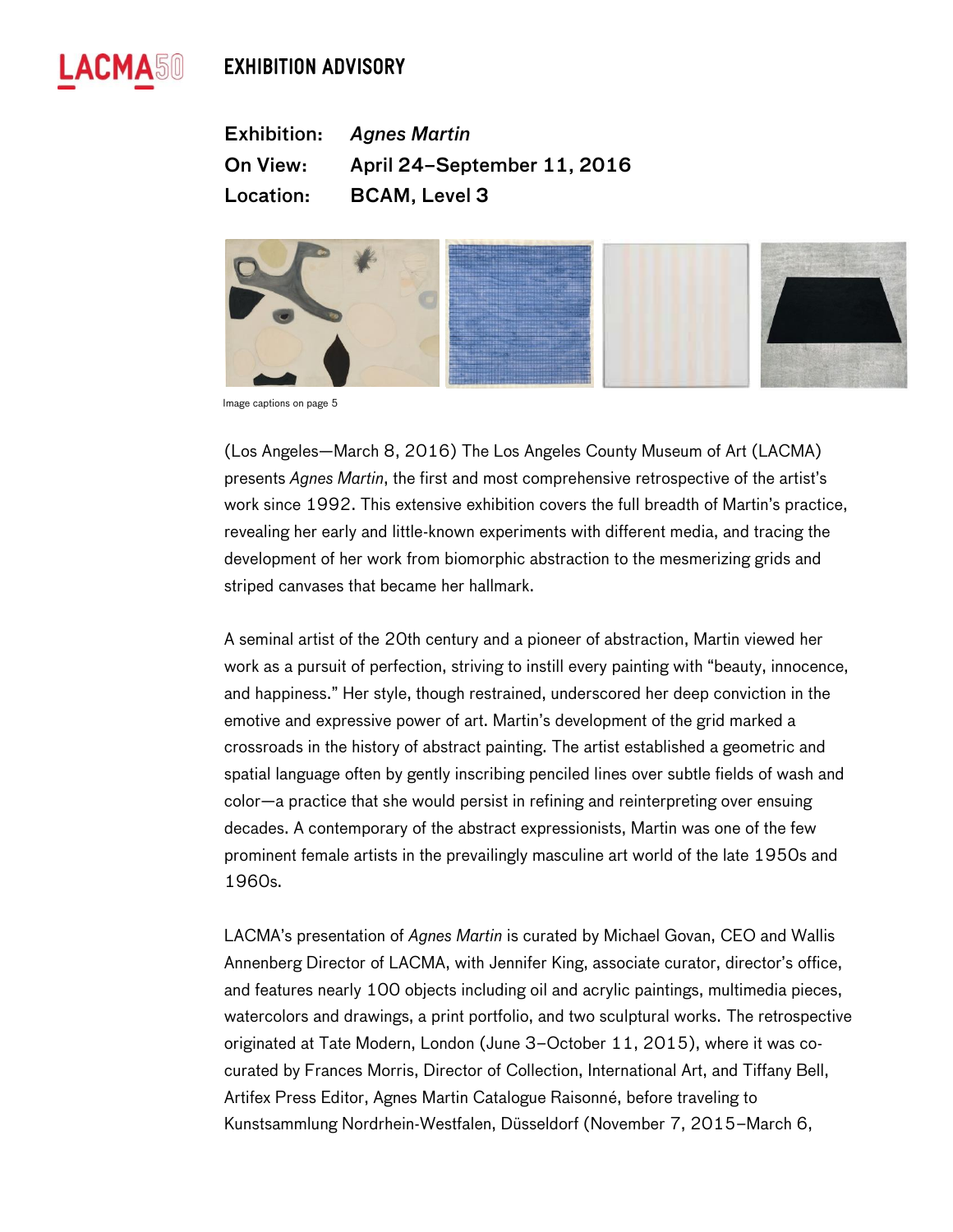2016). Following LACMA's presentation (April 24–September 11, 2016), *Agnes Martin* concludes at the Solomon R. Guggenheim Museum, New York (October 7, 2016–January 11, 2017).

"As the only West Coast venue in the United States, LACMA is pleased to present the work of an artist who was so fundamentally inspired and influenced by the landscape of the American Southwest," said Michael Govan, LACMA CEO and Wallis Annenberg Director.

Jennifer King, associate curator, adds, "To appreciate Agnes Martin's subtle aesthetic, one has to view her artwork in person. This exhibition offers an unparalleled opportunity to see so many works from throughout her career in dialogue with one another."

## About the Exhibition

*Agnes Martin* is organized chronologically and presents the artist's work in two sections, which span her artistic career.

## Up to 1967

The first section of the exhibition follows Martin as she moves from the biomorphic forms of the late 1950s to the groundbreaking grid paintings of the 1960s.

Born in the Canadian prairies, Martin moved to the United States in 1931. She trained as a teacher and later studied art in Albuquerque and New York, painting naturalistic landscapes, still lifes, and portraits. In the 1950s she moved to the remote town of Taos, New Mexico, where she began exploring abstraction. The pale compositions of organic shapes she made during this period show the influence of Cubism and Abstract Expressionism, while also reflecting her encounters with the expansive desert landscape and Native American textiles.

In 1957, Martin was offered representation by vanguard art dealer Betty Parsons, whose list of artists included Jackson Pollock, Mark Rothko, Barnett Newman, and Ad Reinhardt. At Parsons's insistence, Martin relocated to New York, where she joined the artistic community living in the Coenties Slip area of Lower Manhattan. Then age 45, she worked alongside emerging artists such as Ellsworth Kelly, Jasper Johns, Lenore Tawney, and Robert Rauschenberg, gradually developing a vocabulary of simple geometric shapes squares, rectangles, circles, dots—that she often repeated across delicate earth-colored backgrounds. In New York, Martin increasingly worked in formats of two sizes: intimate canvases of roughly a square foot, and larger ones of six square feet. During the early 1960s her geometric compositions evolved into allover grids penciled onto monochromatic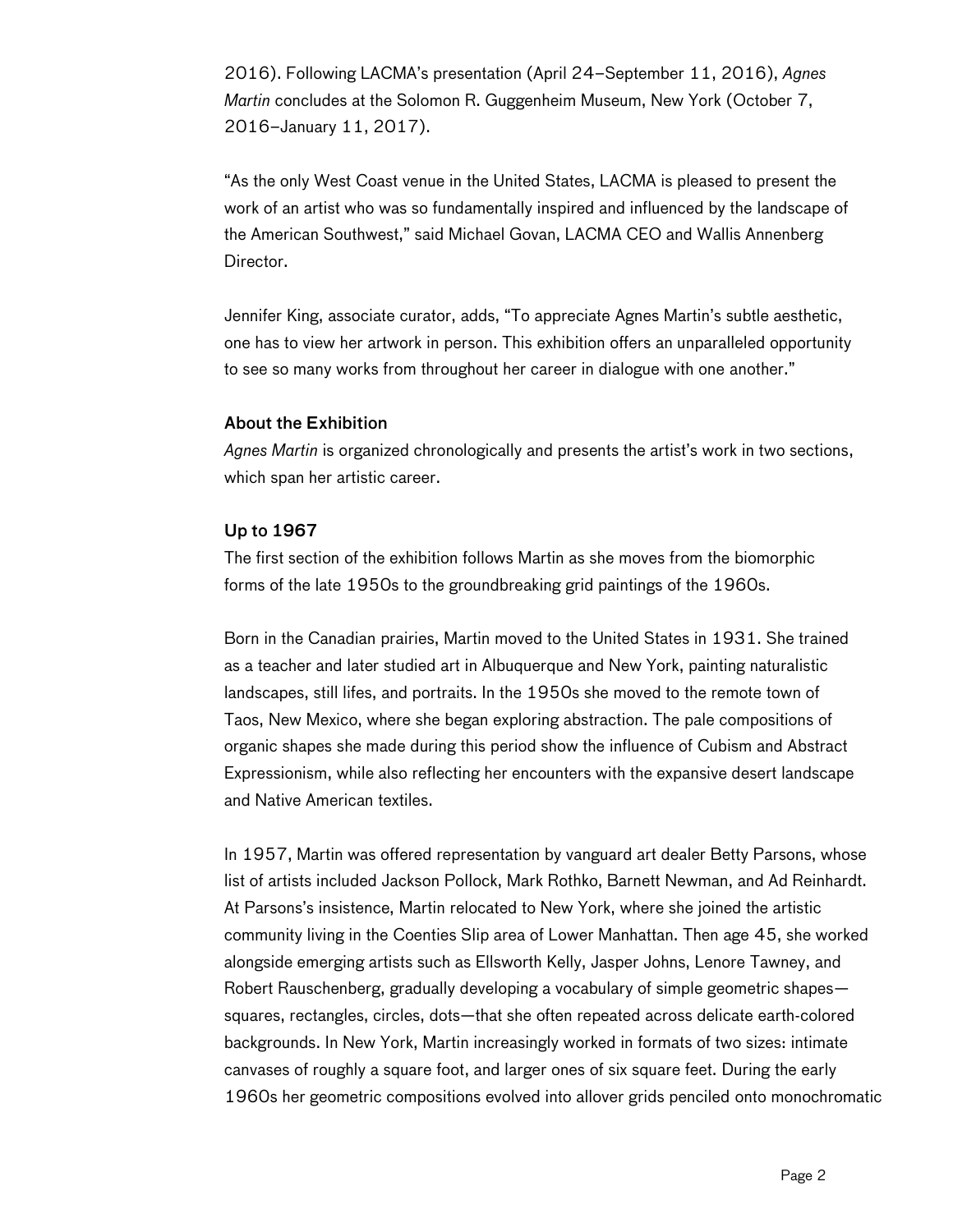surfaces. From a farther distance, the grids seem to blend into single tones. This is regarded as Martin's signature style: a faint hand-drawn line forever in dialogue with a square canvas.

In 1967, Martin abruptly left the New York art scene just as her work was gaining considerable acclaim. In search of solitude and silence, she travelled across the US and Canada for almost two years before finally settling on a remote mesa in New Mexico. During this period, she began to write about beauty and the creative process, drawing on her familiarity with Taoist, Buddhist, and Zen thought.

Martin emerged from her artistic hiatus in 1973 with the publication of the portfolio *On a Clear Day*, featuring 30 screenprints of permutations on the grid from. These works demonstrate the great range of her imagination: while each print can be seen as a distinct image, Martin builds layers of meaning across the complete body of work.

#### After 1974

The second section of the exhibition encompasses the latter period of Martin's career. In 1974, at age 62, Martin returned to painting. The vast desert landscape shaped Martin's art, as did her solitude and simple lifestyle. She established an aesthetic that she would continue to refine over the next three decades: six-foot-square canvases marked with faint bands or stripes of acrylic wash finely outlined in graphite. Through the 1970s Martin used these self-imposed constraints to make radiant compositions in shades of pale blue and pink. Her works from 1977 to 1992 are mostly rendered in tones of gray, conveying a space she saw as "infinite, dimensionless, without form and void." Slight irregularities reveal the handmade nature of these paintings and accentuate their textured surfaces.

Over time, Martin began to draw connections between her works by introducing recurring compositional principles. While she saw each painting as a discrete object, she used subtle repetition to link it with other works. Her interest in seriality culminated in the production of *With My Back to the World* (1997) and several other multipart series each conceived as single works of art.

As Martin aged and found it more difficult to handle large canvases, she reduced the size of her works to five square feet. Her paintings of the 1990s evoke universal sentiments such as love, innocence, and happiness through luminous, colorful palettes and descriptive titles. The paintings she produced near the end of her life have a more foreboding presence: returning to geometric forms and palettes of gray and black in her late works, Martin seemed to acknowledge the impending end of her singular career.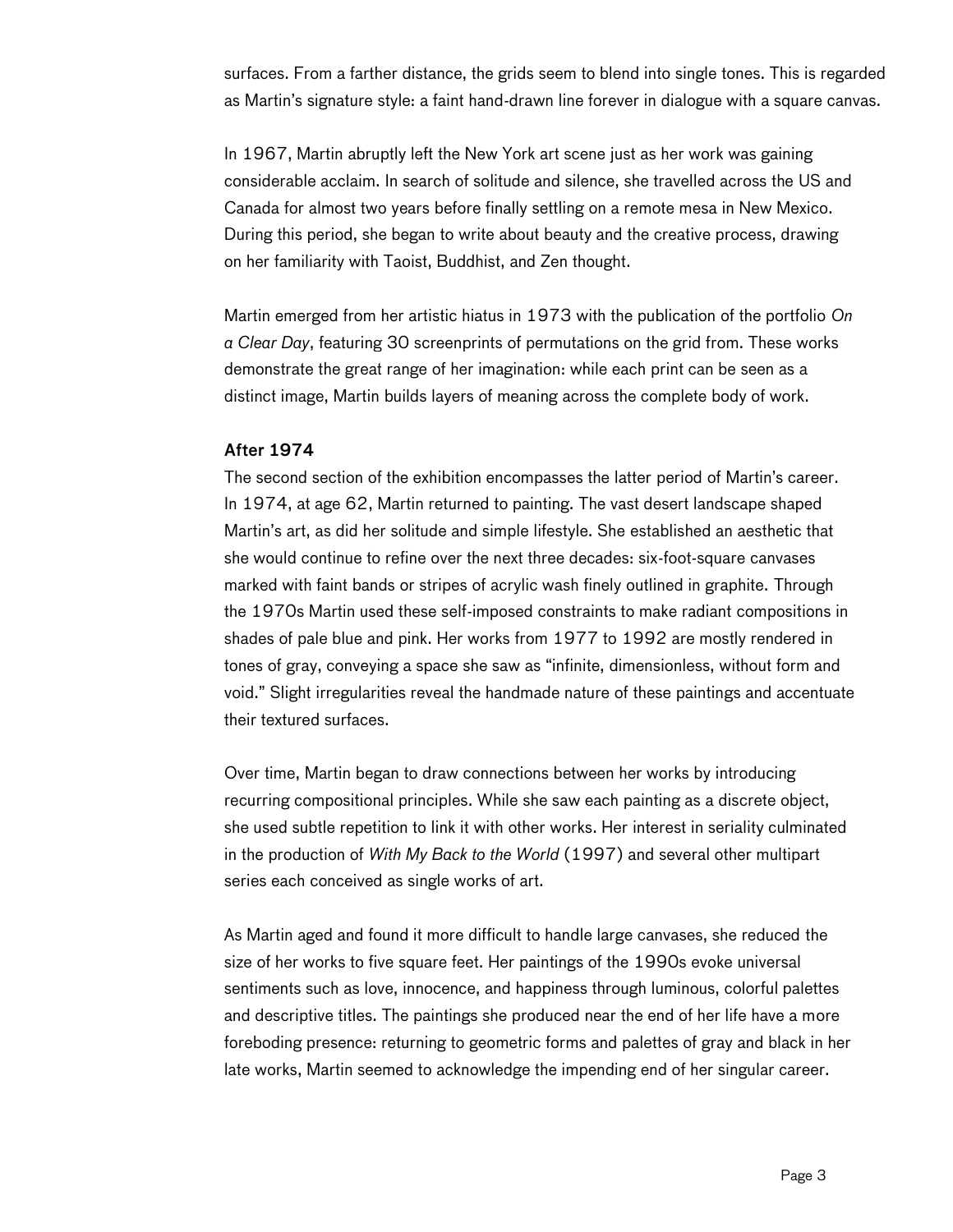## About Agnes Martin

Born in the Canadian prairies, Agnes Martin (1912–2004) moved to the United States in 1931 and lived in Washington and Oregon until 1940. Martin studied at Western Washington State College, Bellingham, and the University of New Mexico, Albuquerque. She received her BS and MA from Teachers College, Columbia University, New York, and taught at public schools in Washington, Delaware, and New Mexico during the late 1930s and the 1940s, at the University of New Mexico in the late 1940s, and at Eastern Oregon College, La Grande, in 1952–53.

Martin lived and taught periodically in New York in the 1940s and early 1950s. In 1957 she settled in Coenties Slip in Lower Manhattan, where her friends and neighbors included Robert Indiana, Ellsworth Kelly, and Jack Youngerman. In 1958, her first solo show took place at Section Eleven of the Betty Parsons Gallery, New York, and her work was included in the 1966 exhibition *Systemic Painting* at the Solomon R. Guggenheim Museum.

Major traveling exhibitions of Martin's work have been organized by the Institute of Contemporary Art at the University of Philadelphia (1973), Hayward Gallery in London (1977), Stedelijk Museum in Amsterdam (1991), Whitney Museum of American Art in New York (1993), and Dia:Beacon in New York (2004). Her writings were published in 1992 in conjunction with her exhibition at Kunstmuseum Winterthur in Switzerland and again in 2005 by Hatje Cantz Publishers. Martin has been honored with, among other awards, the Skowhegan Medal of Painting and Sculpture (1987), Oskar Kokoschka Prize (1992), Golden Lion at the Venice Biennale (1997), National Medal of Arts from the Office of the President, and Lifetime Acheivement Award from the Women's Caucus for Art (2005). Martin died in Taos, New Mexico, in 2004. Her visionary aesthetic continues to influence artists across many disciplines today.

# Related Programming

## Terry Riley & George Brooks

Saturday, May 7, 2016 | 7:30 pm

## LACMA, BCAM 3

\$30 general admission; \$25 LACMA members and seniors (65+); \$5 students with ID Don't miss this rare and intimate gallery concert with renowned California composer Terry Riley, who launched what is now known as the minimalist movement with his revolutionary *In C* back in 1964. This groundbreaking work provided a new concept in musical form based on interlocking repetitive patterns and changed the course of 20thcentury music. Longtime Riley collaborator and saxophonist George Brooks has been